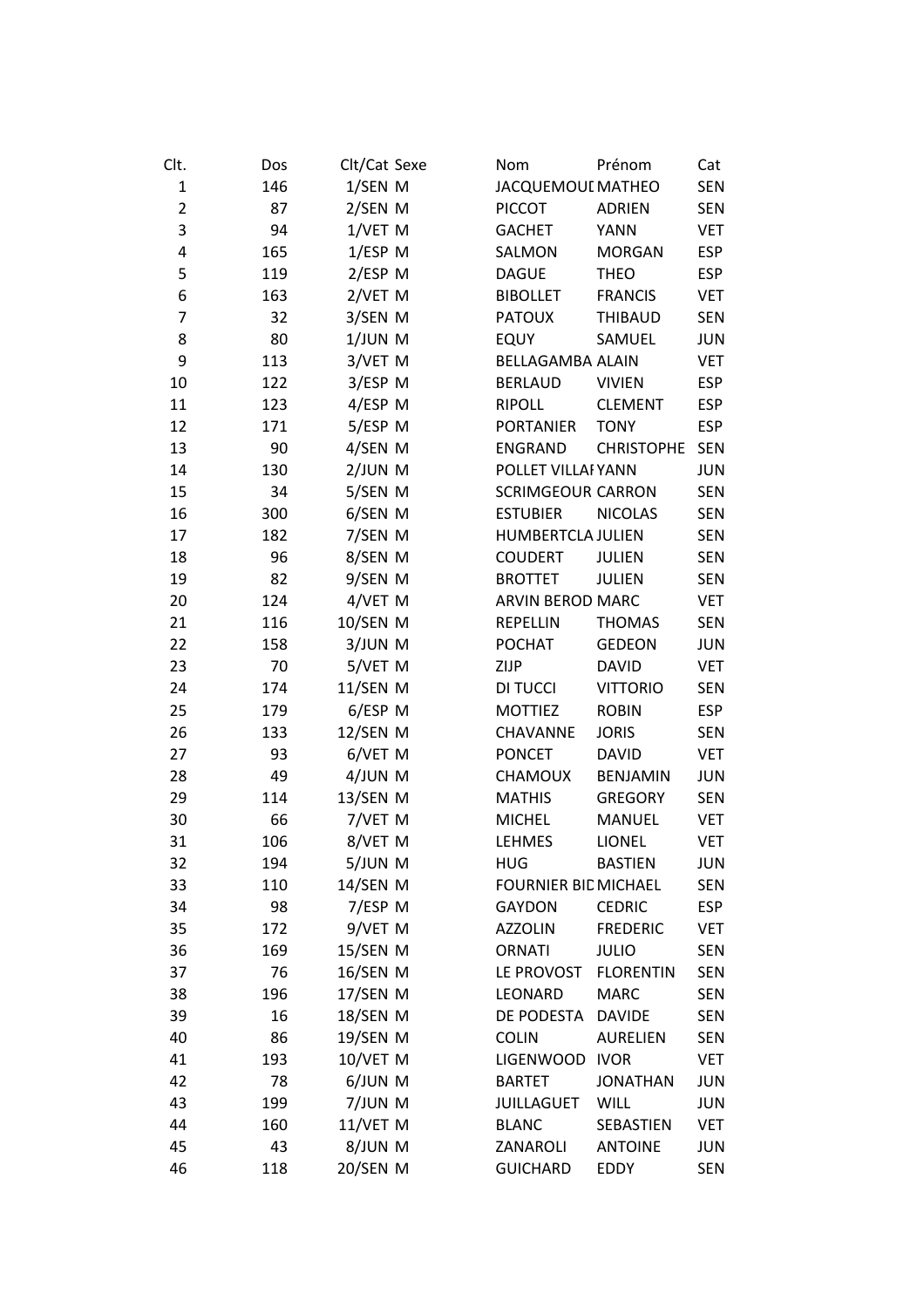| 47 | 170            | 21/SEN M        | <b>GLEZE</b>           | <b>FREDERIC</b>   | <b>SEN</b> |
|----|----------------|-----------------|------------------------|-------------------|------------|
| 48 | 200            | 22/SEN M        | <b>STEPHAN</b>         | <b>QUENTIN</b>    | <b>SEN</b> |
| 49 | 159            | 9/JUN M         | <b>DURAND</b>          | <b>ADRIEN</b>     | <b>JUN</b> |
| 50 | 14             | 23/SEN M        | <b>GACHET</b>          | <b>NICOLAS</b>    | <b>SEN</b> |
| 51 | 39             | 12/VET M        | <b>MARTIN</b>          | <b>DAVID</b>      | <b>VET</b> |
| 52 | 180            | 13/VET M        | <b>CAVRE</b>           | <b>DAVID</b>      | <b>VET</b> |
| 53 | 64             | 10/JUN M        | <b>VOISIN</b>          | <b>TANGUY</b>     | <b>JUN</b> |
| 54 | 154            | 1/SEN F         | <b>FABRE</b>           | VALENTINE         | <b>SEN</b> |
| 55 | 3              | 24/SEN M        | <b>FUSINAZ</b>         | <b>JOEL</b>       | <b>SEN</b> |
| 56 | 57             | 8/ESP M         | <b>MARQUIS</b>         | <b>ROBIN</b>      | <b>ESP</b> |
| 57 | 21             | 14/VET M        | <b>COLLINET</b>        | <b>PATRICK</b>    | <b>VET</b> |
| 58 | 131            | 9/ESP M         | POLLET VILLAI FRANCOIS |                   | <b>ESP</b> |
| 59 | 164            | 10/ESP M        | <b>SOCQUET</b>         | <b>ANTOINE</b>    | <b>ESP</b> |
| 60 | 127            | 25/SEN M        | <b>FISCHER</b>         | <b>ARNAUD</b>     | <b>SEN</b> |
| 61 | 141            | 26/SEN M        | RIZZI                  | <b>JULIEN</b>     | <b>SEN</b> |
| 62 | 79             | 11/ESP M        | <b>PUEYO</b>           | <b>THOMAS</b>     | <b>ESP</b> |
| 63 | 121            | 27/SEN M        | ANDREOLLE              | <b>WILLY</b>      | <b>SEN</b> |
| 64 | 5              | 2/SEN F         | MANEGLIA               | <b>MARION</b>     | <b>SEN</b> |
| 65 | 71             | 28/SEN M        | CHESNEAU               | <b>MATHIEU</b>    | <b>SEN</b> |
| 66 | 61             | 29/SEN M        | <b>BERTHOD</b>         | <b>FRANCOIS</b>   | <b>SEN</b> |
| 67 | 45             | 30/SEN M        | <b>MOTTIEZ</b>         | <b>GUILLAUME</b>  | <b>SEN</b> |
| 68 | 181            | 15/VET M        | <b>SCREMIN</b>         | <b>YVON</b>       | <b>VET</b> |
| 69 | 15             | 31/SEN M        | <b>TAVERNIER</b>       | <b>ANTOINE</b>    | <b>SEN</b> |
| 70 | 145            | 32/SEN M        | <b>GARCIA</b>          | <b>GUILLEM</b>    | <b>SEN</b> |
| 71 | 149            | 16/VET M        | <b>WERY</b>            | <b>LAURENT</b>    | <b>VET</b> |
| 72 | 41             | 33/SEN M        | PELLETERET             | <b>JOHAN</b>      | <b>SEN</b> |
| 73 | $\overline{2}$ | 34/SEN M        | <b>MUGNIER</b>         | LOÏC              | <b>SEN</b> |
| 74 | 135            | 17/VET M        | <b>BAGNERES</b>        | <b>OLIVIER</b>    | <b>VET</b> |
| 75 | 58             | 18/VET M        | CANOVA                 | <b>GILLES</b>     | <b>VET</b> |
| 76 | 105            | 35/SEN M        | MATTEUDI               | <b>FLORENTIN</b>  | <b>SEN</b> |
| 77 | 51             | 19/VET M        | <b>GIRODON</b>         | <b>NICOLAS</b>    | <b>VET</b> |
| 78 | 161            | <b>11/JUN M</b> | <b>WOZNICA</b>         | <b>VALENTIN</b>   | <b>JUN</b> |
| 79 | 95             | 20/VET M        | <b>MOLLI</b>           | <b>DIDIER</b>     | <b>VET</b> |
| 80 | 191            | 36/SEN M        | <b>DUPERRIER</b>       | <b>BERTRAND</b>   | <b>SEN</b> |
| 81 | 54             | 37/SEN M        | <b>THIBAULT</b>        | <b>GUILLAUME</b>  | <b>SEN</b> |
| 82 | 55             | 38/SEN M        | <b>JACQUIER</b>        | <b>GUILLAUME</b>  | <b>SEN</b> |
| 83 | 192            | 3/SEN F         | <b>LOSAPPIO</b>        | <b>MARION</b>     | <b>SEN</b> |
| 84 | 27             | 21/VET M        | <b>AUGRAS</b>          | <b>CLAUDE</b>     | <b>VET</b> |
| 85 | 68             | 39/SEN M        | <b>MONOD</b>           | <b>CHRISTOPHE</b> | <b>SEN</b> |
| 86 | 155            | 40/SEN M        | PAINI                  | <b>JEAN LOU</b>   | <b>SEN</b> |
| 87 | 137            | 41/SEN M        | <b>GOPAUL</b>          | <b>MISHA</b>      | <b>SEN</b> |
| 88 | 74             | 22/VET M        | <b>DEVEY</b>           | <b>MICHEL</b>     | <b>VET</b> |
| 89 | 48             | 42/SEN M        | <b>JAUFFRES</b>        | <b>JEROME</b>     | <b>SEN</b> |
| 90 | 50             | 43/SEN M        | LE COGUIC              | <b>THIBAUD</b>    | <b>SEN</b> |
| 91 | 187            | 23/VET M        | <b>DEMOLIS</b>         | <b>OLIVIER</b>    | <b>VET</b> |
| 92 | 91             | 44/SEN M        | <b>RUBIN</b>           | <b>DAVID</b>      | <b>SEN</b> |
| 93 | 24             | 24/VET M        | LUSSIANA               | JEAN CHRISTO VET  |            |
| 94 | 112            | 45/SEN M        | <b>FARRAYE</b>         | <b>NICOLAS</b>    | <b>SEN</b> |
| 95 | $\mathbf{1}$   | 25/VET M        | <b>BERTOLINI</b>       | RICHARD           | <b>VET</b> |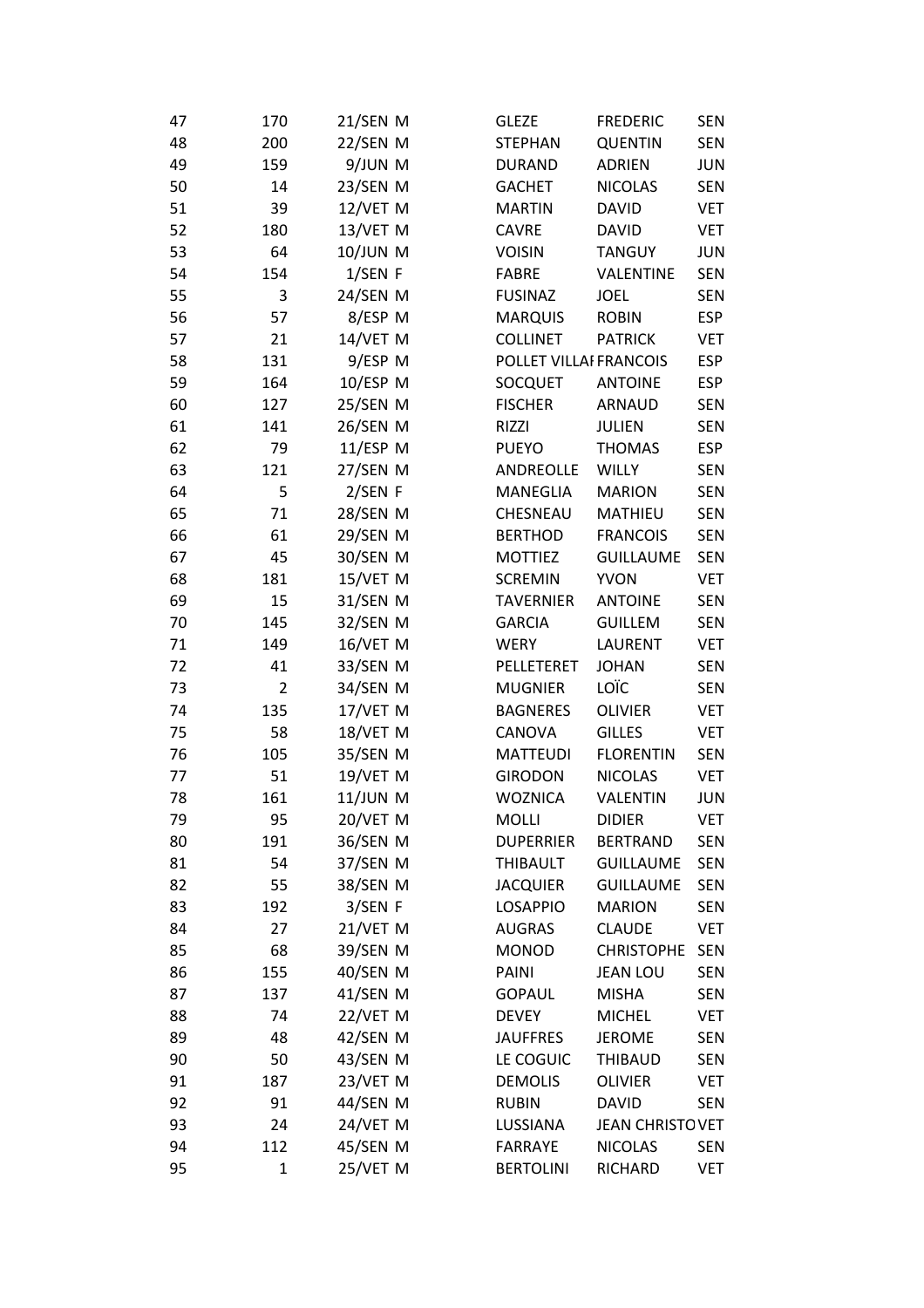| 96  | 92  | 26/VET M        | <b>PORTES</b>            | <b>NICOLAS</b>          | VET        |
|-----|-----|-----------------|--------------------------|-------------------------|------------|
| 97  | 128 | 12/ESP M        | <b>COCHARD</b>           | <b>BENOIT</b>           | <b>ESP</b> |
| 98  | 107 | 27/VET M        | <b>KIRCHMAYR</b>         | ARNO M                  | <b>VET</b> |
| 99  | 190 | 28/VET M        | <b>PELLIER</b>           | <b>PHILIPPE</b>         | <b>VET</b> |
| 100 | 62  | 29/VET M        | <b>GUFFON</b>            | <b>ALAIN</b>            | <b>VET</b> |
| 101 | 144 | 30/VET M        | <b>VINCENT</b>           | <b>STEPHANE</b>         | <b>VET</b> |
| 102 | 153 | 46/SEN M        | <b>BETTE</b>             | <b>JEAN CHRISTO SEN</b> |            |
| 103 | 132 | 47/SEN M        | <b>MULLER</b>            | <b>AURELIEN</b>         | <b>SEN</b> |
| 104 | 117 | 31/VET M        | <b>VERRIER</b>           | <b>LUC</b>              | <b>VET</b> |
| 105 | 9   | 32/VET M        | <b>ASSADI</b>            | <b>HERVE</b>            | <b>VET</b> |
| 106 | 195 | <b>12/JUN M</b> | <b>FERDINAND</b>         | <b>ANTOINE</b>          | <b>JUN</b> |
| 107 | 83  | 48/SEN M        | <b>PERTINET</b>          | <b>BERTRAND</b>         | <b>SEN</b> |
| 108 | 46  | 33/VET M        | <b>GIRARD</b>            | <b>RENAUD</b>           | <b>VET</b> |
| 109 | 63  | 34/VET M        | <b>BALLU</b>             | <b>JEROME</b>           | <b>VET</b> |
| 110 | 138 | $1/$ VET F      | <b>FAVRE</b>             | <b>CORINNE</b>          | <b>VET</b> |
| 111 | 167 | 35/VET M        | DE COUTTERE DOMINIQUE    |                         | <b>VET</b> |
| 112 | 75  | 36/VET M        | <b>GANDER</b>            | <b>ALAIN</b>            | <b>VET</b> |
| 113 | 73  | 37/VET M        | <b>BOROT</b>             | <b>GILBERT</b>          | <b>VET</b> |
| 114 | 10  | 49/SEN M        | <b>ROUSSAT</b>           | <b>JEAN BAPTISTISEN</b> |            |
| 115 | 97  | 4/SEN F         | <b>BENEDICTO</b>         | <b>JULIETTE</b>         | <b>SEN</b> |
| 116 | 108 | 50/SEN M        | <b>DOSSIN</b>            | SYLVAIN                 | <b>SEN</b> |
| 117 | 23  | 5/SEN F         | <b>GROS</b>              | <b>CELINE</b>           | <b>SEN</b> |
| 118 | 53  | 51/SEN M        | VIARD-GAUDIITIMOTHE      |                         | <b>SEN</b> |
| 119 | 139 | 52/SEN M        | <b>GARNIER</b>           | <b>DAVID</b>            | <b>SEN</b> |
| 120 | 40  | 38/VET M        | <b>MORAND</b>            | <b>GERARD</b>           | <b>VET</b> |
| 121 | 4   | 39/VET M        | <b>NAUDIN</b>            | <b>FABIO</b>            | <b>VET</b> |
| 122 | 47  | 40/VET M        | SONJON                   | <b>JEAN LOUP</b>        | <b>VET</b> |
| 123 | 148 | $1/JUN$ F       | <b>GAYDON</b>            | <b>MANON</b>            | <b>JUN</b> |
| 124 | 185 | 53/SEN M        | <b>CHESNEY</b>           | LOIC                    | <b>SEN</b> |
| 125 | 8   | 41/VET M        | <b>TAVERNIER</b>         | <b>GILBERT</b>          | <b>VET</b> |
| 126 | 198 | 42/VET M        | <b>GADIOLET GIRJEAN</b>  |                         | <b>VET</b> |
| 127 | 143 | 43/VET M        | <b>THEVENET</b>          | <b>FRANCK</b>           | <b>VET</b> |
| 128 | 13  | 44/VET M        | JEU                      | SEBASTIEN               | <b>VET</b> |
| 129 | 17  | 45/VET M        | <b>BIANCO</b>            | ALESSANDRO VET          |            |
| 130 | 173 | 46/VET M        | <b>BIBOLLET</b>          | <b>GUY</b>              | <b>VET</b> |
| 131 | 52  | 6/SEN F         | <b>RUDATIS</b>           | ALEXANDRA               | <b>SEN</b> |
| 132 | 67  | 47/VET M        | <b>GERINIERE</b>         | PAUL                    | <b>VET</b> |
| 133 | 186 | 48/VET M        | CARME                    | <b>JEREMY</b>           | <b>VET</b> |
| 134 | 157 | 49/VET M        | <b>BLOCK</b>             | <b>SERGE</b>            | <b>VET</b> |
| 135 | 151 | 54/SEN M        | ANTELME                  | <b>OLIVIER</b>          | <b>SEN</b> |
| 136 | 103 | 7/SEN F         | <b>MORAND</b>            | <b>SABINE</b>           | <b>SEN</b> |
| 137 | 136 | $2/JUN$ F       | <b>DRUELLE FILL(KEVA</b> |                         | <b>JUN</b> |
| 138 | 25  | 55/SEN M        | <b>DUROT</b>             | SYLVAIN                 | <b>SEN</b> |
| 139 | 162 | 50/VET M        | <b>ROUILLER</b>          | PHILIPPE                | <b>VET</b> |
| 140 | 33  | 56/SEN M        | <b>GOLLIET</b>           | SEBASTIEN               | <b>SEN</b> |
| 141 | 109 | 8/SEN F         | <b>CLEMENT</b>           | <b>EMILIE</b>           | <b>SEN</b> |
| 142 | 168 | 57/SEN M        | <b>VALETTE</b>           | <b>GASPARD</b>          | <b>SEN</b> |
| 143 | 6   | 51/VET M        | <b>PRINSEN</b>           | <b>DERK</b>             | <b>VET</b> |
| 144 | 35  | 58/SEN M        | <b>BRUNEL</b>            | <b>NICOLAS</b>          | SEN        |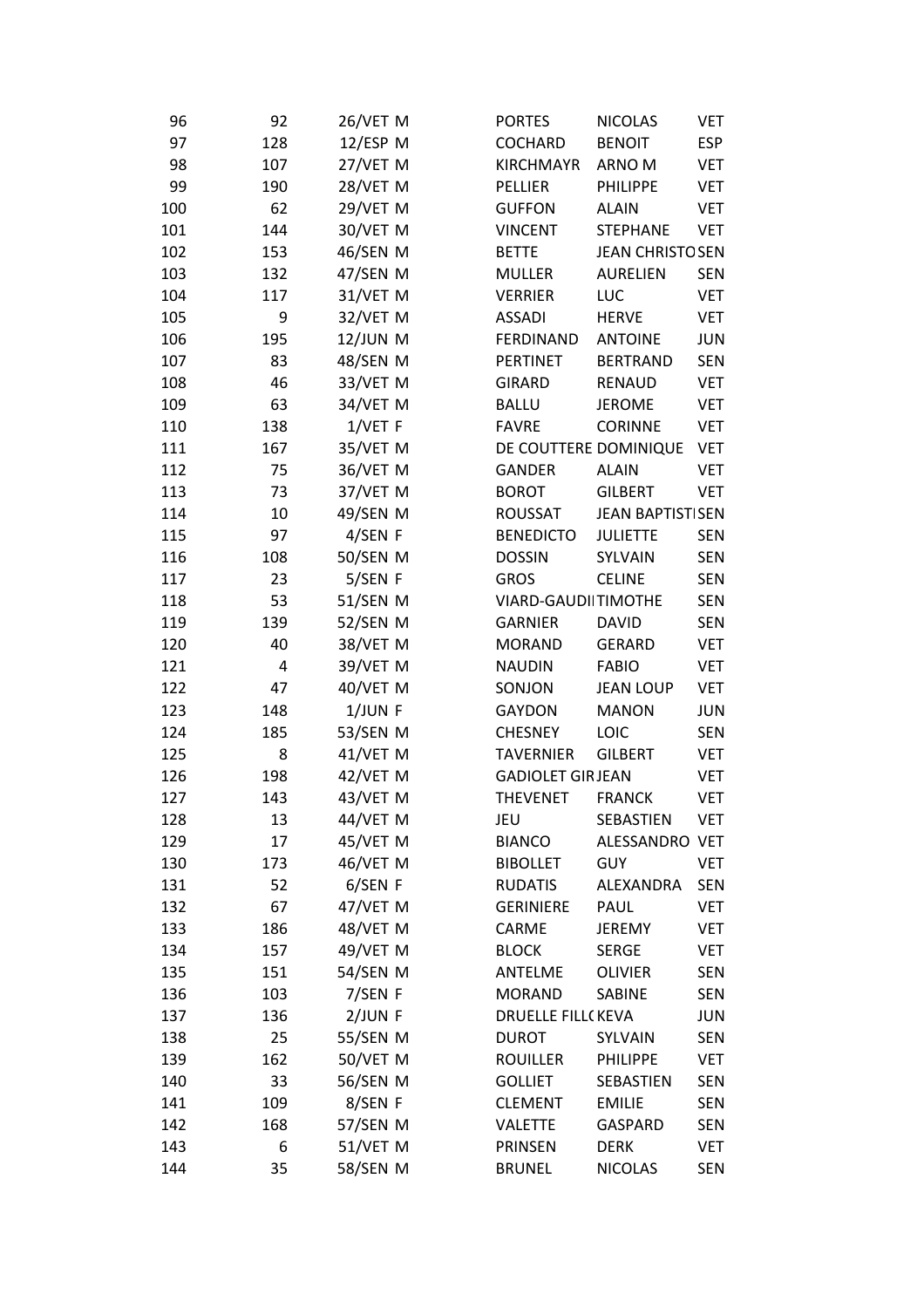| 145          | 72  | 52/VET M        | RENAUD                      | <b>JEAN MARIE</b>           | <b>VET</b> |
|--------------|-----|-----------------|-----------------------------|-----------------------------|------------|
| 146          | 111 | $1/ESP$ F       | <b>CHESNEY</b>              | SANDRA                      | <b>ESP</b> |
| 147          | 152 | 59/SEN M        | <b>FRESLON BETTCAROLINE</b> |                             | SEN        |
| 148          | 166 | $13/ESP$ M      | DE NAVICELLE                |                             | <b>ESP</b> |
| 149          | 183 | $2/VET$ F       | <b>BARDY</b>                | <b>AGNES</b>                | <b>VET</b> |
| 150          | 102 | 9/SEN F         | <b>CUGNET</b>               | MARLENE                     | <b>SEN</b> |
| 151          | 37  | 53/VET M        | <b>MAFFIOLI</b>             | RICHARD                     | <b>VET</b> |
| 152          | 189 | 10/SEN F        | <b>LEROUX</b>               | <b>CHARLOTTE</b>            | <b>SEN</b> |
| 153          | 59  | <b>11/SEN F</b> | <b>NAVILLE</b>              | <b>TANYA</b>                | <b>SEN</b> |
| 154          | 12  | $14$ /ESP M     | BAY                         | <b>MARTIN</b>               | <b>ESP</b> |
| 155          | 134 | 3/JUN F         | <b>BAGNERES</b>             | <b>MARIE</b>                | <b>JUN</b> |
| 156          | 36  | $12/SEN$ F      | <b>BRUNET</b>               | <b>CAROLINE</b>             | <b>SEN</b> |
| 157          | 150 | 60/SEN M        | <b>JOHNSTON</b>             | <b>STUART</b>               | <b>SEN</b> |
| 158          | 69  | 61/SEN M        | SOULERE                     | <b>VINCENT</b>              | <b>SEN</b> |
| 159          | 30  | 54/VET M        | <b>METZ</b>                 | <b>NICOLAS</b>              | <b>VET</b> |
| 160          | 120 | 55/VET M        | <b>WADAHL</b>               | <b>ANDERS</b>               | <b>VET</b> |
| 161          | 176 | 56/VET M        | VENDRAMI                    | <b>SERGE</b>                | <b>VET</b> |
| 162          | 101 | 13/SEN F        | <b>GUERRY</b>               | <b>CECILE</b>               | <b>SEN</b> |
| 163          | 20  | 3/VET F         | VENDRAMI                    | DANIELA                     | <b>VET</b> |
| 164          | 56  | 62/SEN M        | <b>ARCARO</b>               | <b>GIANLUCA</b>             | <b>SEN</b> |
| 165          | 175 | 63/SEN M        | MEZZARO                     | <b>DANIELE</b>              | <b>SEN</b> |
| 166          | 188 | 64/SEN M        | <b>DEVILLE</b>              | <b>DAMIEN</b>               | <b>SEN</b> |
| 167          | 88  | 57/VET M        | <b>GIMAND</b>               | <b>ANDERS</b>               | <b>VET</b> |
| 168          | 28  | 58/VET M        | DA MOUTA                    | <b>SERGE</b>                | <b>VET</b> |
| 169          | 22  | 59/VET M        | <b>GOLLIET</b>              | <b>SIMON</b>                | <b>VET</b> |
| 170          | 38  | 60/VET M        | <b>VILLEMIN</b>             | CHRISTOPHE VET              |            |
| 171          | 184 | 61/VET M        |                             | COTTET PUINEJEAN FRANCO VET |            |
| 172          | 99  | 62/VET M        | <b>KEIGHLEY</b>             | <b>RAY</b>                  | <b>VET</b> |
| 173          | 129 | 4/VET F         | <b>BARTNICKI</b>            | <b>MIREILLE</b>             | <b>VET</b> |
| 174          | 178 | 63/VET M        | ROSSO NOGO NICOLAS          |                             | VET        |
| 175          | 31  | 65/SEN M        | <b>BOISTE</b>               | SEBASTIEN                   | <b>SEN</b> |
| 176          | 177 | 66/SEN M        | <b>FONTAINE</b>             | <b>BENOIT</b>               | <b>SEN</b> |
| 177          | 142 | 64/VET M        | <b>GROS</b>                 | JEAN CLAUDE VET             |            |
| 178          | 19  | 65/VET M        | <b>FUHRER</b>               | <b>DAVID</b>                | <b>VET</b> |
| 179          | 156 | 66/VET M        | PELLEGRIN                   | PIERRE OLIVIE VET           |            |
| 180          | 104 | 14/SEN F        | <b>HENRION</b>              | ANNE MARIE SEN              |            |
| 181          | 7   | 67/VET M        | PRINSEN                     | <b>MARK</b>                 | <b>VET</b> |
| 182          | 29  | 67/SEN M        | <b>DUVILLARD</b>            | <b>ULRICH</b>               | <b>SEN</b> |
| 183          | 84  | 68/VET M        | <b>ANKER</b>                | <b>CEDRIC</b>               | <b>VET</b> |
| 184          | 85  | 69/VET M        | ANKER                       | <b>DAVID</b>                | <b>VET</b> |
| 185          | 60  | 70/VET M        | <b>BENE</b>                 | <b>MARC</b>                 | <b>VET</b> |
| 186          | 125 | 5/VET F         | DE MEAUX                    | <b>VERONIQUE</b>            | <b>VET</b> |
| 187          | 197 | 6/VET F         | <b>BRUN</b>                 | <b>ISABELLE</b>             | <b>VET</b> |
| ABANDONS (2) |     |                 |                             |                             |            |
|              | 18  | /SEN M          | <b>REY</b>                  | ALEXANDRE                   | <b>SEN</b> |
|              | 140 | /VET M          | GANDOLA                     | <b>STEPHAN</b>              | <b>VET</b> |
| ABSENTS (10) |     |                 |                             |                             |            |
|              | 11  | /VET M          | SANDSTROM ANDREAS           |                             | <b>VET</b> |
|              | 42  | /VET M          | SERMET MAG THIERRY          |                             | <b>VET</b> |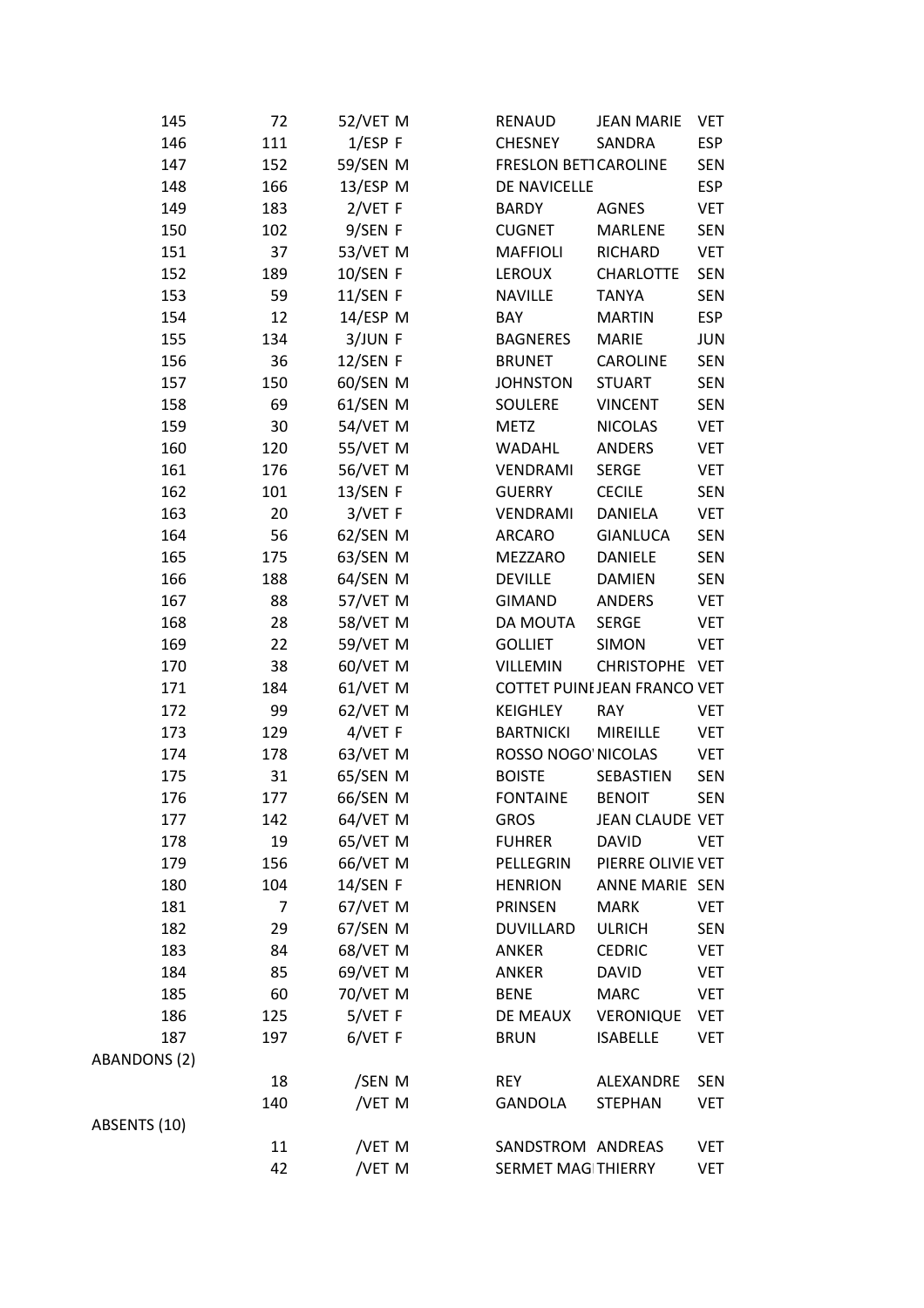| 77  | JUN M  | PAL           | BENJAMIN       | JUN        |
|-----|--------|---------------|----------------|------------|
| 81  | /ESP M | <b>VIRFT</b>  | LFO.           | <b>FSP</b> |
| 89  | /SEN M | <b>BORDIN</b> | MATTHIEU       | <b>SFN</b> |
| 126 | /VET M | <b>DURAND</b> | CHRISTOPHE VET |            |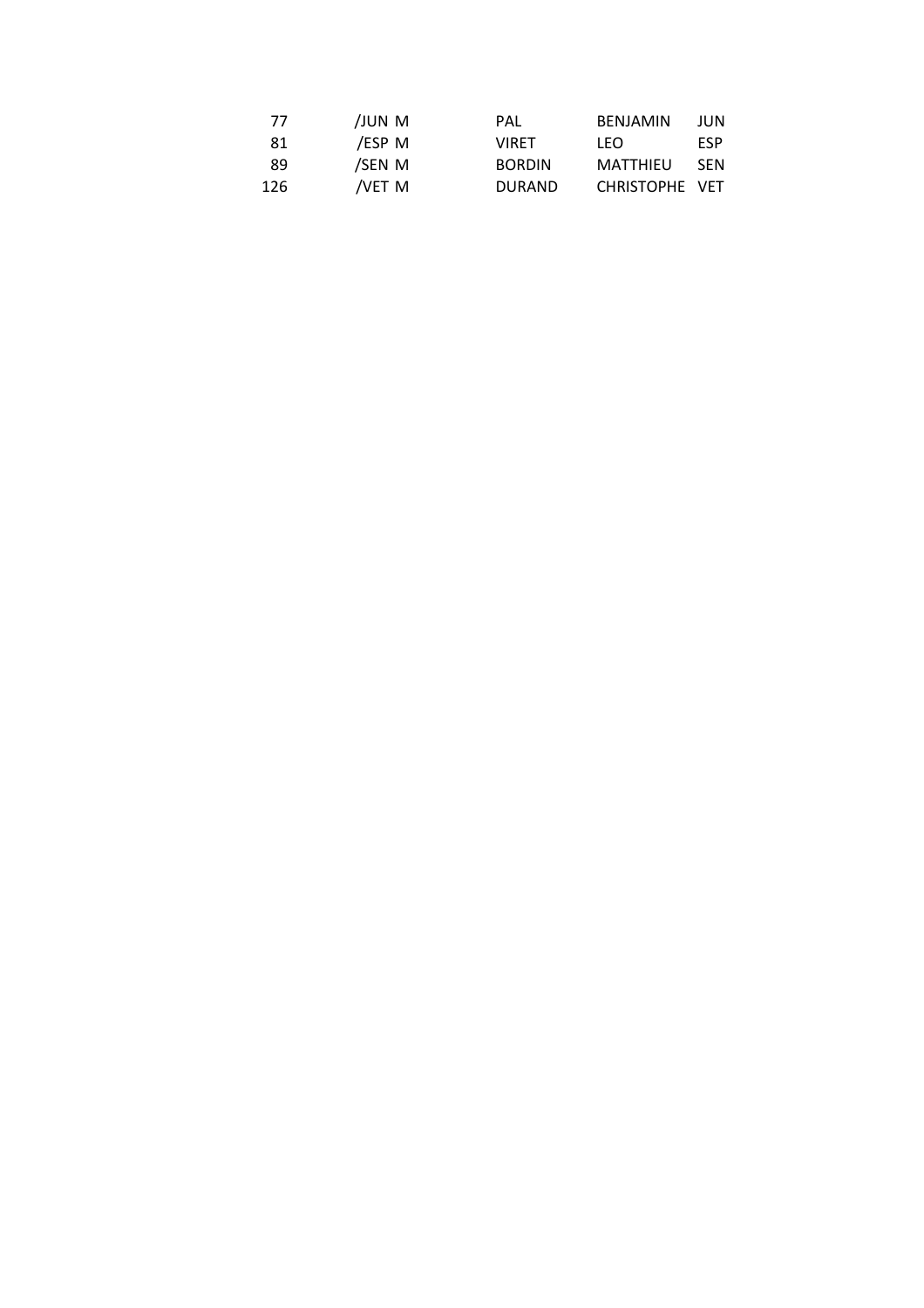| An   | Club     | Temps     | Ecart      |
|------|----------|-----------|------------|
| 1990 |          | 57:54.7   | $+00:00.0$ |
| 1986 |          | 1h01:37.9 | $+03:43.2$ |
| 1974 |          | 1h01:59.4 | $+04:04.7$ |
| 1991 |          | 1h02:21.1 | $+04:26.4$ |
| 1993 |          | 1h02:43.7 | $+04:49.0$ |
| 1963 |          | 1h03:50.6 | $+05:55.9$ |
| 1990 |          | 1h04:45.2 | $+06:50.5$ |
| 1996 |          | 1h05:09.4 | $+07:14.7$ |
| 1963 | Ecrins   | 1h05:17.7 | $+07:23.0$ |
| 1991 |          | 1h05:23.4 | $+07:28.7$ |
| 1991 |          | 1h05:30.9 | $+07:36.2$ |
| 1991 |          | 1h06:12.4 | $+08:17.7$ |
| 1979 |          | 1h06:38.3 | $+08:43.6$ |
| 1994 |          | 1h07:05.3 | $+09:10.6$ |
| 1977 |          | 1h07:14.4 | $+09:19.7$ |
| 1983 | Chamonix | 1h07:18.3 | $+09:23.6$ |
| 1988 |          | 1h07:50.9 | $+09:56.2$ |
| 1986 |          | 1h07:54.3 | $+09:59.6$ |
| 1983 |          | 1h08:02.7 | $+10:08.0$ |
| 1965 |          | 1h08:09.3 | $+10:14.6$ |
| 1979 | Chamonix | 1h08:47.8 | $+10:53.1$ |
| 1995 |          | 1h08:59.5 | $+11:04.8$ |
| 1974 |          | 1h09:04.0 | $+11:09.3$ |
| 1985 |          | 1h09:20.8 | $+11:26.1$ |
| 1991 |          | 1h09:30.2 | $+11:35.5$ |
| 1990 |          | 1h09:32.8 | $+11:38.1$ |
| 1970 |          | 1h09:48.0 | $+11:53.3$ |
| 1994 |          | 1h10:10.5 | $+12:15.8$ |
| 1978 | Chamonix | 1h10:43.6 | $+12:48.9$ |
| 1974 |          | 1h10:46.0 | $+12:51.3$ |
| 1974 |          | 1h10:50.6 | $+12:55.9$ |
| 1994 |          | 1h11:04.7 | $+13:10.0$ |
| 1985 |          | 1h11:07.8 | $+13:13.1$ |
| 1991 |          | 1h11:21.5 | $+13:26.8$ |
| 1973 |          | 1h12:15.4 | $+14:20.7$ |
| 1986 |          | 1h12:27.9 | $+14:33.2$ |
| 1985 |          | 1h13:08.8 | $+15:14.1$ |
| 1976 |          | 1h13:48.4 | $+15:53.7$ |
| 1979 |          | 1h13:49.5 | $+15:54.8$ |
| 1985 |          | 1h13:51.3 | $+15:56.6$ |
| 1973 |          | 1h13:55.8 | $+16:01.1$ |
| 1995 |          | 1h13:56.8 | $+16:02.1$ |
| 1996 | Chamonix | 1h14:27.8 | $+16:33.1$ |
| 1973 |          | 1h14:33.6 | $+16:38.9$ |
| 1995 |          | 1h14:44.8 | $+16:50.1$ |
| 1982 |          | 1h14:51.0 | $+16:56.3$ |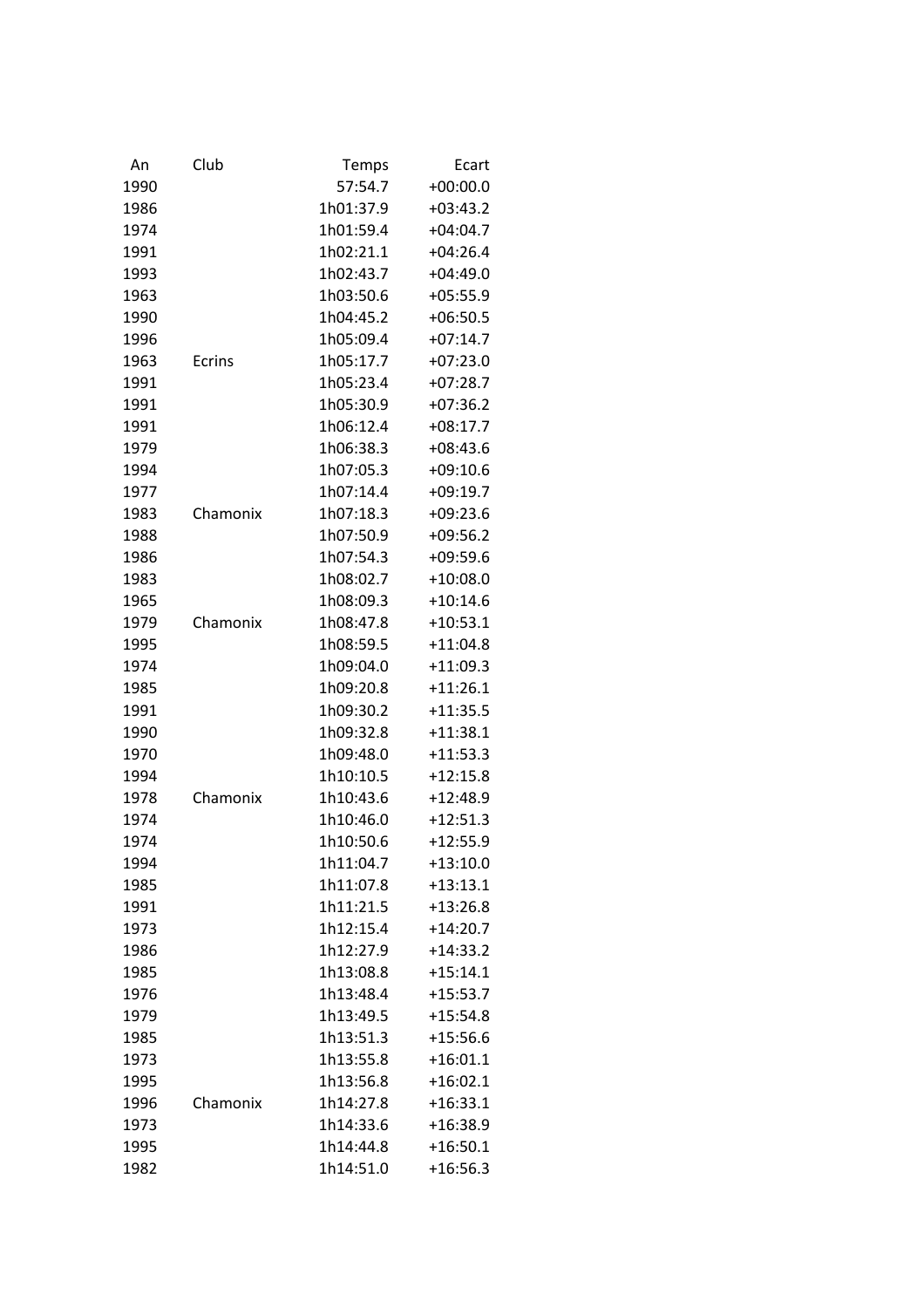| 1985 |          | 1h15:01.6 | $+17:06.9$ |
|------|----------|-----------|------------|
| 1985 | Chamonix | 1h15:08.5 | $+17:13.8$ |
| 1996 |          | 1h15:15.3 | $+17:20.6$ |
| 1988 |          | 1h15:18.1 | $+17:23.4$ |
| 1970 |          | 1h15:31.6 | $+17:36.9$ |
| 1974 |          | 1h15:34.8 | $+17:40.1$ |
| 1995 |          | 1h15:36.4 | $+17:41.7$ |
| 1976 |          | 1h15:41.2 | $+17:46.5$ |
| 1976 |          | 1h15:46.1 | $+17:51.4$ |
| 1993 |          | 1h15:49.0 | $+17:54.3$ |
| 1971 |          | 1h16:03.1 | $+18:08.4$ |
| 1991 |          | 1h16:13.0 | $+18:18.3$ |
| 1991 |          | 1h16:15.5 | $+18:20.8$ |
| 1978 |          | 1h16:24.8 | $+18:30.1$ |
| 1977 |          | 1h17:02.6 | $+19:07.9$ |
| 1992 |          | 1h17:06.8 | $+19:12.1$ |
| 1987 |          | 1h17:08.4 | $+19:13.7$ |
| 1982 |          | 1h17:15.8 | $+19:21.1$ |
| 1982 |          | 1h17:26.1 | $+19:31.4$ |
| 1979 |          | 1h17:29.0 | $+19:34.3$ |
| 1988 |          | 1h17:37.7 | $+19:43.0$ |
| 1961 |          | 1h17:39.4 | $+19:44.7$ |
| 1990 |          | 1h17:39.9 | $+19:45.2$ |
| 1989 |          | 1h17:48.6 | $+19:53.9$ |
| 1967 |          | 1h17:54.3 | $+19:59.6$ |
| 1982 |          | 1h17:55.6 | $+20:00.9$ |
| 1984 |          | 1h17:56.8 | $+20:02.1$ |
| 1959 |          | 1h18:20.2 | $+20:25.5$ |
| 1966 |          | 1h18:20.5 | $+20:25.8$ |
| 1986 |          | 1h18:40.3 | $+20:45.6$ |
| 1971 |          | 1h18:47.3 | $+20:52.6$ |
| 1994 |          | 1h18:51.7 | $+20:57.0$ |
| 1970 |          | 1h18:53.1 | $+20:58.4$ |
| 1984 |          | 1h19:03.5 | $+21:08.8$ |
| 1980 |          | 1h19:07.6 | $+21:12.9$ |
| 1984 |          | 1h19:27.1 | $+21:32.4$ |
| 1990 |          | 1h19:33.0 | $+21:38.3$ |
| 1964 |          | 1h19:36.8 | $+21:42.1$ |
| 1978 |          | 1h19:43.9 | $+21:49.2$ |
| 1988 |          | 1h19:59.5 | $+22:04.8$ |
| 1980 |          | 1h20:45.1 | $+22:50.4$ |
| 1963 |          | 1h20:53.3 | $+22:58.6$ |
| 1980 |          | 1h21:06.8 | $+23:12.1$ |
| 1990 |          | 1h21:23.9 | $+23:29.2$ |
| 1970 |          | 1h21:55.1 | $+24:00.4$ |
| 1975 |          | 1h23:50.1 | $+25:55.4$ |
| 1964 |          | 1h23:55.4 | $+26:00.7$ |
| 1980 |          | 1h24:05.3 | $+26:10.6$ |
| 1966 |          | 1h24:08.1 | $+26:13.4$ |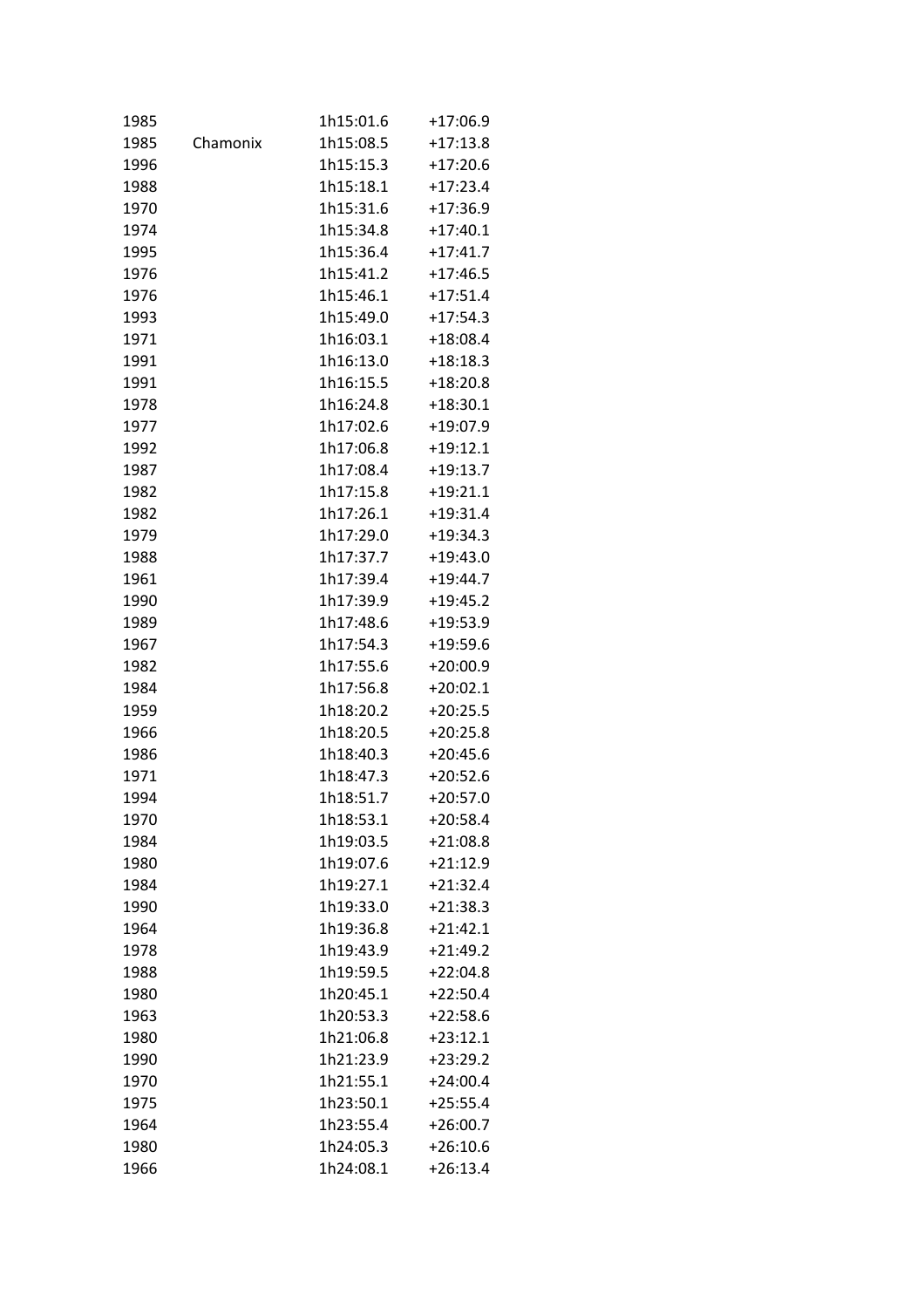| 1972 | 1h24:21.1 | $+26:26.4$ |
|------|-----------|------------|
| 1991 | 1h24:28.5 | $+26:33.8$ |
| 1967 | 1h24:46.6 | $+26:51.9$ |
| 1974 | 1h24:58.2 | $+27:03.5$ |
| 1968 | 1h25:05.5 | $+27:10.8$ |
| 1974 | 1h25:50.7 | $+27:56.0$ |
| 1977 | 1h25:52.8 | $+27:58.1$ |
| 1981 | 1h26:10.5 | $+28:15.8$ |
| 1961 | 1h26:43.9 | $+28:49.2$ |
| 1965 | 1h26:56.1 | $+29:01.4$ |
| 1994 | 1h27:13.3 | $+29:18.6$ |
| 1978 | 1h27:18.3 | $+29:23.6$ |
| 1970 | 1h27:29.0 | $+29:34.3$ |
| 1972 | 1h27:29.5 | $+29:34.8$ |
| 1970 | 1h27:53.5 | $+29:58.8$ |
| 1965 | 1h28:31.6 | $+30:36.9$ |
| 1960 | 1h28:33.0 | $+30:38.3$ |
| 1954 | 1h28:37.8 | $+30:43.1$ |
| 1981 | 1h28:38.3 | $+30:43.6$ |
| 1986 | 1h28:43.9 | $+30:49.2$ |
| 1978 | 1h28:55.5 | $+31:00.8$ |
| 1983 | 1h29:08.8 | $+31:14.1$ |
| 1986 | 1h29:09.7 | $+31:15.0$ |
| 1980 | 1h29:14.2 | $+31:19.5$ |
| 1952 | 1h29:15.9 | $+31:21.2$ |
| 1974 | 1h29:36.7 | $+31:42.0$ |
| 1951 | 1h29:38.4 | $+31:43.7$ |
| 1996 | 1h30:38.0 | $+32:43.3$ |
| 1990 | 1h30:43.0 | $+32:48.3$ |
| 1958 | 1h30:43.3 | $+32:48.6$ |
| 1950 | 1h31:00.2 | $+33:05.5$ |
| 1966 | 1h32:08.0 | $+34:13.3$ |
| 1974 | 1h32:13.3 | $+34:18.6$ |
| 1959 | 1h32:30.8 | $+34:36.1$ |
| 1962 | 1h33:05.8 | $+35:11.1$ |
| 1978 | 1h33:42.1 | $+35:47.4$ |
| 1964 | 1h34:02.0 | $+36:07.3$ |
| 1974 | 1h34:03.6 | +36:08.9   |
| 1964 | 1h34:05.2 | $+36:10.5$ |
| 1980 | 1h34:25.1 | $+36:30.4$ |
| 1981 | 1h34:32.2 | $+36:37.5$ |
| 1996 | 1h34:34.4 | $+36:39.7$ |
| 1976 | 1h35:05.0 | $+37:10.3$ |
| 1953 | 1h35:29.7 | $+37:35.0$ |
| 1983 | 1h36:00.4 | $+38:05.7$ |
| 1980 | 1h36:05.4 | $+38:10.7$ |
| 1986 | 1h36:07.6 | $+38:12.9$ |
| 1969 | 1h36:22.5 | $+38:27.8$ |
| 1977 | 1h36:41.8 | $+38:47.1$ |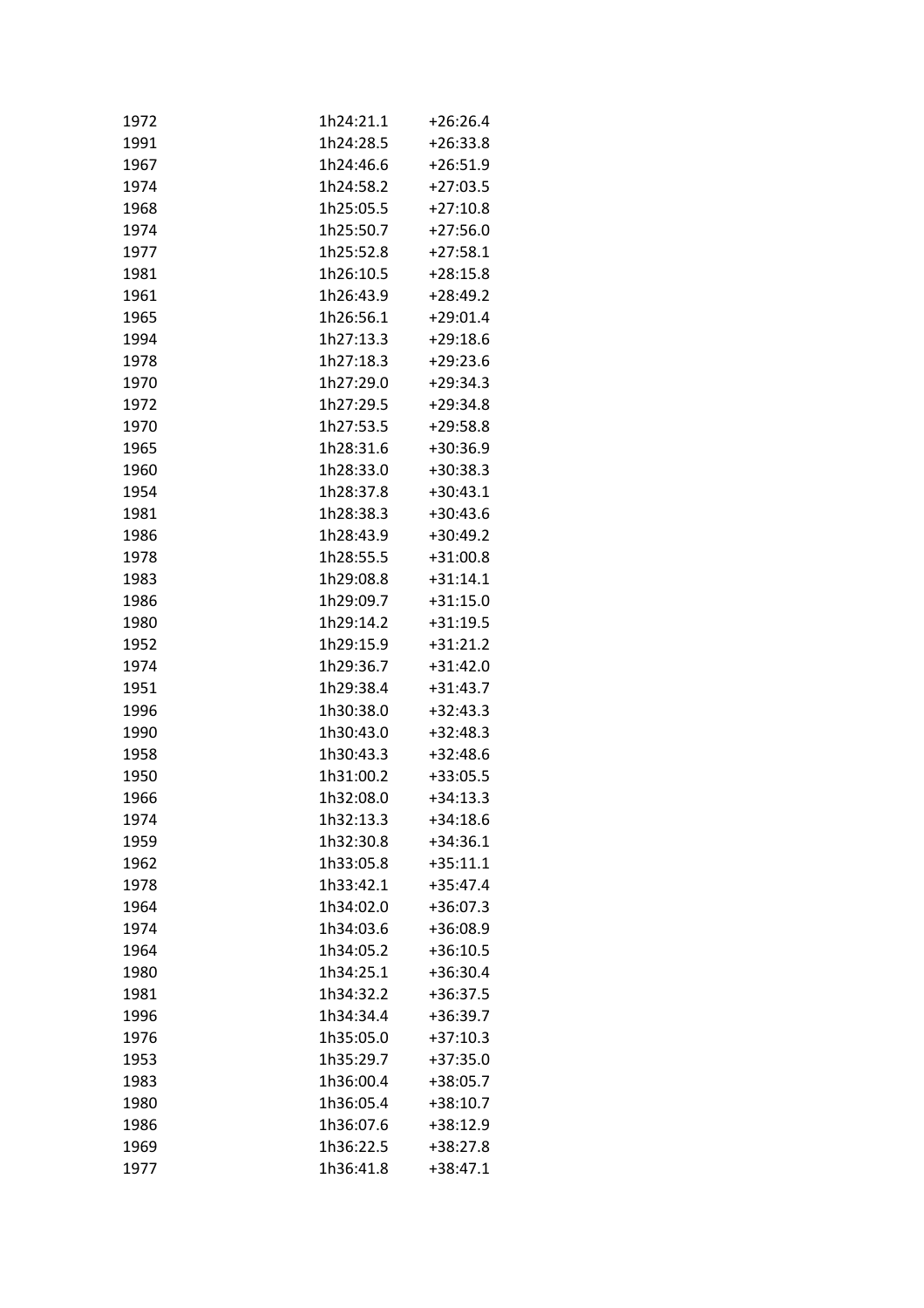| 1972 | 1h36:56.9 | +39:02.2   |
|------|-----------|------------|
| 1992 | 1h36:58.9 | $+39:04.2$ |
| 1980 | 1h37:10.8 | $+39:16.1$ |
| 1993 | 1h37:12.4 | $+39:17.7$ |
| 1958 | 1h37:33.9 | $+39:39.2$ |
| 1989 | 1h37:47.3 | $+39:52.6$ |
| 1965 | 1h38:08.6 | $+40:13.9$ |
| 1990 | 1h38:18.0 | $+40:23.3$ |
| 1986 | 1h38:34.8 | $+40:40.1$ |
| 1993 | 1h38:46.7 | $+40:52.0$ |
| 1995 | 1h38:52.1 | $+40:57.4$ |
| 1982 | 1h38:58.2 | $+41:03.5$ |
| 1980 | 1h40:23.5 | $+42:28.8$ |
| 1980 | 1h40:40.4 | $+42:45.7$ |
| 1967 | 1h40:48.8 | $+42:54.1$ |
| 1971 | 1h40:53.6 | +42:58.9   |
| 1962 | 1h41:30.6 | $+43:35.9$ |
| 1976 | 1h41:49.4 | $+43:54.7$ |
| 1968 | 1h41:57.7 | $+44:03.0$ |
| 1981 | 1h42:07.1 | $+44:12.4$ |
| 1979 | 1h42:26.5 | $+44:31.8$ |
| 1983 | 1h43:55.0 | $+46:00.3$ |
| 1962 | 1h45:28.4 | $+47:33.7$ |
| 1962 | 1h45:59.6 | $+48:04.9$ |
| 1954 | 1h46:18.3 | $+48:23.6$ |
| 1968 | 1h46:50.5 | $+48:55.8$ |
| 1949 | 1h48:02.5 | $+50:07.8$ |
| 1953 | 1h49:07.3 | $+51:12.6$ |
| 1970 | 1h49:35.5 | $+51:40.8$ |
| 1968 | 1h50:57.8 | $+53:03.1$ |
| 1975 | 1h52:04.0 | $+54:09.3$ |
| 1977 | 1h54:28.4 | $+56:33.7$ |
| 1950 | 1h54:59.0 | $+57:04.3$ |
| 1968 | 1h55:45.2 | $+57:50.5$ |
| 1959 | 1h56:00.2 | $+58:05.5$ |
| 1981 | 1h56:45.9 | $+58:51.2$ |
| 1971 | 1h57:33.9 | +59:39.2   |
| 1978 | 2h05:54.9 | +1h08:00.2 |
| 1967 | 2h06:47.2 | +1h08:52.5 |
| 1962 | 2h06:47.6 | +1h08:52.9 |
| 1967 | 2h35:03.3 | +1h37:08.6 |
| 1970 | 2h35:23.2 | +1h37:28.5 |
| 1966 | 2h35:44.5 | +1h37:49.8 |
| 1979 | Abd       |            |
| 1969 | Abd       |            |
| 1973 | Abs       |            |
| 1972 | Abs       |            |
|      |           |            |